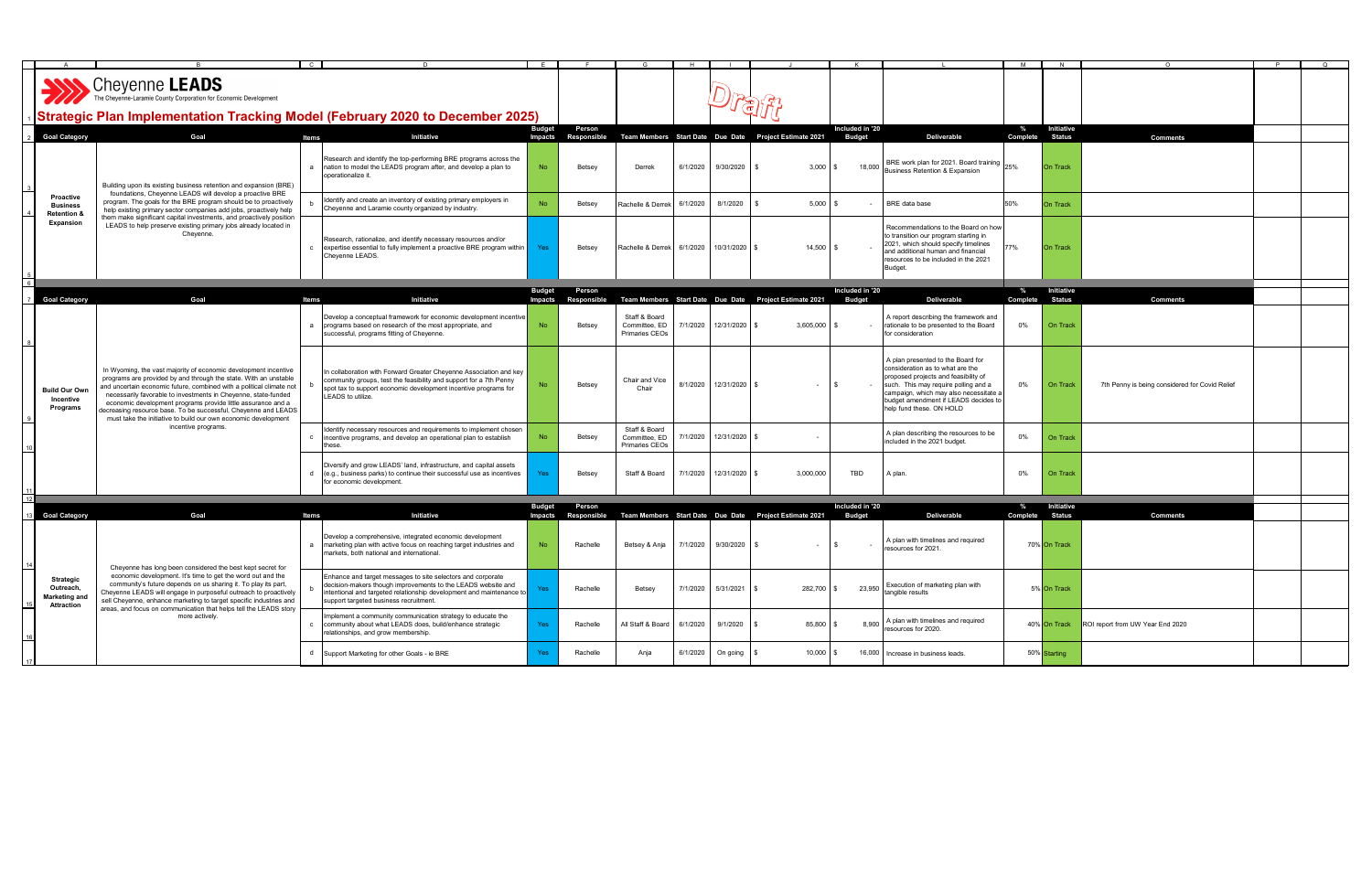|                                                   |                                                                                                                                                                                                                                                                                                                                                                                                    | $\mathbf{C}$ |                                                                                                                                                                                                                    |               |                                             |                            |          |                        |                                                                            |                 |                                      |          |                 |                 |  |
|---------------------------------------------------|----------------------------------------------------------------------------------------------------------------------------------------------------------------------------------------------------------------------------------------------------------------------------------------------------------------------------------------------------------------------------------------------------|--------------|--------------------------------------------------------------------------------------------------------------------------------------------------------------------------------------------------------------------|---------------|---------------------------------------------|----------------------------|----------|------------------------|----------------------------------------------------------------------------|-----------------|--------------------------------------|----------|-----------------|-----------------|--|
|                                                   |                                                                                                                                                                                                                                                                                                                                                                                                    |              |                                                                                                                                                                                                                    |               |                                             |                            |          |                        |                                                                            |                 |                                      |          |                 |                 |  |
|                                                   |                                                                                                                                                                                                                                                                                                                                                                                                    |              |                                                                                                                                                                                                                    | <b>Budget</b> | Person                                      |                            |          |                        |                                                                            | Included in '20 |                                      |          | Initiative      |                 |  |
| <b>Goal Category</b>                              | Goal                                                                                                                                                                                                                                                                                                                                                                                               | ltems        | Initiative                                                                                                                                                                                                         |               |                                             |                            |          |                        | Impacts Responsible Team Members Start Date Due Date Project Estimate 2021 | <b>Budget</b>   | Deliverable                          | Complete | <b>Status</b>   | <b>Comments</b> |  |
|                                                   | The community's economic health is dependent on the health of its                                                                                                                                                                                                                                                                                                                                  |              | Conduct and conclude a successful search for the transition to a new<br>CEO and purposefully integrate her/him into the community.                                                                                 |               | Search Committee                            | Board                      | 2/1/2020 | 8/31/2020 \$           |                                                                            |                 | A decision no later than March 2020. | 100%     | Finished        |                 |  |
| Organizational<br>Support and<br><b>Stability</b> | primary economic development organization. Cheyenne LEADS has<br>been blessed with an engaged membership and considerable<br>assets. However, those two have seen challenges as membership<br>has lagged and our assets have been depleted to fill gaps where<br>state-level economic development incentives have failed to keep<br>pace. To be a successful organization LEADS must stabilize its |              | Conduct a comprehensive membership review process to examine<br>the efficacy of the existing structure with regard to revenue<br>generation and ensuring broad support for Cheyenne LEADS within<br>the community. |               | Membership &<br><b>Budget</b><br>Committees | All Staff                  |          | 3/1/2020 10/31/2020 \$ |                                                                            |                 | A plan.                              | 0%       | <b>On Track</b> |                 |  |
|                                                   | membership, diversify its sources of revenue, and ensure it has an<br>asset growth and spending strategy.                                                                                                                                                                                                                                                                                          |              | Examine new operating revenue models to diversify LEADS' income<br>stream, test their feasibility, and develop plans to implement them.                                                                            |               | Membership &<br><b>Budget</b><br>Committees | All staff & Board 3/1/2020 |          | 11/1/2020 \$           | 2,000,000                                                                  |                 | A plan.                              | 30%      | On Track        |                 |  |
|                                                   |                                                                                                                                                                                                                                                                                                                                                                                                    |              |                                                                                                                                                                                                                    |               |                                             |                            |          |                        |                                                                            |                 |                                      |          |                 |                 |  |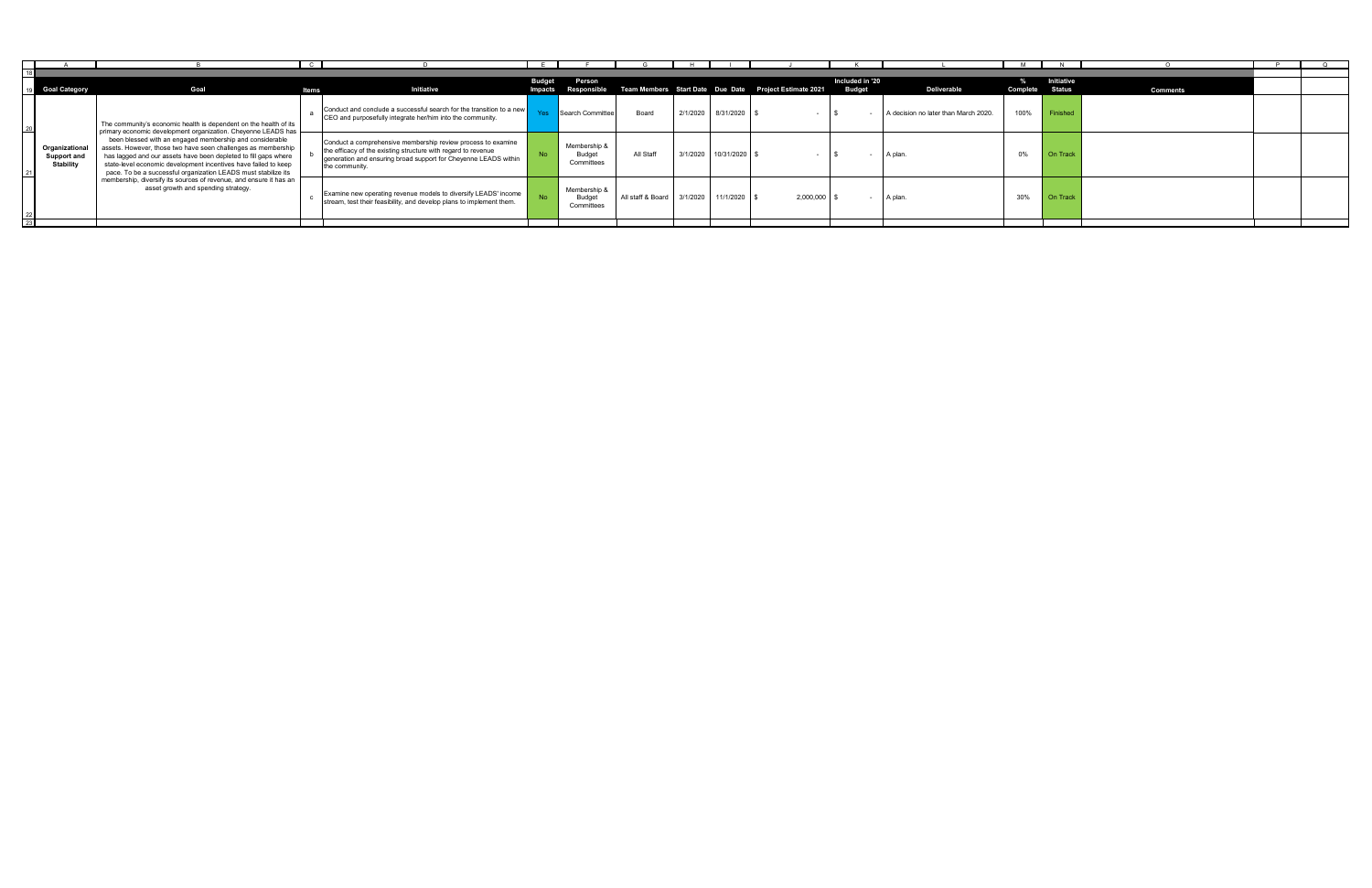|                                 | Α                    | B                                                                                     | C                              | D               | E            |
|---------------------------------|----------------------|---------------------------------------------------------------------------------------|--------------------------------|-----------------|--------------|
|                                 |                      |                                                                                       |                                |                 |              |
|                                 |                      | <b>Implementation Plan TASK LIST - Proactive Business Retention &amp; Expansion</b>   |                                |                 |              |
| $\overline{2}$                  | #                    | <b>TASK</b>                                                                           | <b>Budget</b>                  | <b>Total</b>    | <b>NOTES</b> |
|                                 |                      |                                                                                       |                                |                 |              |
| $\mathbf{3}$                    |                      |                                                                                       |                                |                 |              |
| $\overline{\mathbf{4}}$         | $\mathbf a$          | Research and identify the top-performing BRE programs across the nation to model      |                                |                 |              |
|                                 |                      | the LEADS program after, and develop a plan to operationalize it.                     |                                |                 |              |
| $\overline{5}$                  |                      |                                                                                       |                                |                 |              |
| $\sqrt{6}$                      | $\mathbf{1}$         | Trip to Dayton, OH                                                                    | \$<br>3,000.00                 |                 | Drai:        |
| $\overline{7}$                  |                      |                                                                                       |                                | 3,000.00<br>\$  |              |
|                                 | $\mathbf b$          | Identify and create an inventory of existing primary employers in Cheyenne and        |                                |                 |              |
| $\bf 8$                         |                      | Laramie county organized by industry.                                                 |                                |                 |              |
| $\boldsymbol{9}$                |                      |                                                                                       |                                |                 |              |
| 10                              | $\mathbf{1}$         | Development of the BRE database in Executive Pulse (EP)                               | \$<br>2,500.00                 |                 |              |
| 11                              |                      |                                                                                       |                                |                 |              |
| $\overline{12}$                 | $\overline{2}$       | Develop a BRE dashboard report for Board                                              | \$<br>$\blacksquare$           |                 |              |
| 13                              |                      |                                                                                       |                                |                 |              |
| 14                              | $\mathbf{3}$         | Development of existing employer self-report portal in Executive Pulse                | \$<br>2,500.00                 |                 |              |
| 15                              |                      |                                                                                       |                                |                 |              |
|                                 |                      |                                                                                       |                                |                 |              |
| 16                              | 4                    | Deployment of BRE survey via portal (65% participation)                               | \$<br>$\blacksquare$           |                 |              |
| 17                              |                      |                                                                                       |                                | 5,000.00<br>\$  |              |
| 18                              |                      |                                                                                       |                                |                 |              |
|                                 |                      | Research, rationalize, and identify necessary resources and/or expertise essential to |                                |                 |              |
|                                 | C                    | fully implement a proactive BRE program within Cheyenne LEADS.                        |                                |                 |              |
| 19                              |                      |                                                                                       |                                |                 |              |
| 20                              |                      |                                                                                       |                                |                 |              |
| 21                              |                      |                                                                                       |                                |                 |              |
| 22                              | $\blacktriangleleft$ | <b>Existing Primary Employer Advisory Council</b>                                     | \$<br>1,500.00                 |                 |              |
| 23                              |                      |                                                                                       |                                |                 |              |
| 24                              | $\overline{2}$       | Rapid Response Team                                                                   | \$<br>$\overline{a}$           |                 |              |
| 25                              |                      |                                                                                       |                                |                 |              |
| $\overline{26}$                 | $\mathbf{3}$         | Two CEO/Leadership breakfasts                                                         | \$<br>1,000.00                 |                 |              |
| 27                              |                      |                                                                                       |                                |                 |              |
|                                 |                      |                                                                                       |                                |                 |              |
| 28                              | 4                    | Deployment of one "What's Keeping You Awake" mini survey                              | \$<br>$\overline{\phantom{m}}$ |                 |              |
| 29                              |                      |                                                                                       |                                |                 |              |
| 30                              | 5                    | Ten "Business Walks and Talks" with board members                                     | \$<br>500.00                   |                 |              |
| 31                              |                      |                                                                                       |                                |                 |              |
| 32                              | 6                    | Four existing business board meeting presentations                                    | \$<br>$\blacksquare$           |                 |              |
| 33                              |                      |                                                                                       |                                |                 |              |
| 34                              | $\overline{7}$       | Hold four board meetings at primary employer locations                                | \$<br>$\overline{\phantom{a}}$ |                 |              |
| 35                              |                      |                                                                                       |                                |                 |              |
| 36                              | 8                    | Two existing employer retention/expansion projects                                    | \$<br>$\blacksquare$           |                 |              |
| 37                              |                      |                                                                                       |                                |                 |              |
|                                 | 9                    | One primary employer/leadership appreciation event in partnership with Chamber        | \$<br>5,000.00                 |                 |              |
| $\frac{38}{39}$                 |                      |                                                                                       |                                |                 |              |
| $40\,$                          | 10                   | Ten breakfast and business delivery to primary employers                              | \$<br>6,500.00                 |                 |              |
| 41                              |                      |                                                                                       |                                |                 |              |
| 42                              |                      | Manage the completion of the UW ROI of LEADS report                                   |                                |                 |              |
| 43                              | 11                   |                                                                                       | Marketing                      |                 |              |
|                                 |                      |                                                                                       |                                |                 |              |
| $\frac{44}{45}$ $\frac{46}{47}$ | 12                   | Real Estate RFP                                                                       | \$<br>$\blacksquare$           |                 |              |
|                                 |                      |                                                                                       |                                |                 |              |
|                                 | 13                   | Jobs availability promotion program for existing employers                            | Marketing                      |                 |              |
|                                 |                      |                                                                                       |                                |                 |              |
| 48                              | 14                   | Intentional networking existing employers                                             | Marketing                      |                 |              |
| 49                              |                      |                                                                                       |                                |                 |              |
| 50                              | 15                   | Explore opportunities to negotiate utility rates                                      |                                |                 |              |
| 51                              |                      |                                                                                       |                                |                 |              |
| 52                              | 16                   | Wall Drug billboards                                                                  | Marketing                      |                 |              |
| 53                              |                      |                                                                                       |                                |                 |              |
| 54                              | 17                   | Jobs availability promotion program for existing employers                            |                                |                 |              |
|                                 |                      |                                                                                       |                                |                 |              |
| $\frac{55}{56}$                 |                      |                                                                                       |                                | 14,500.00<br>\$ |              |
|                                 |                      |                                                                                       |                                |                 |              |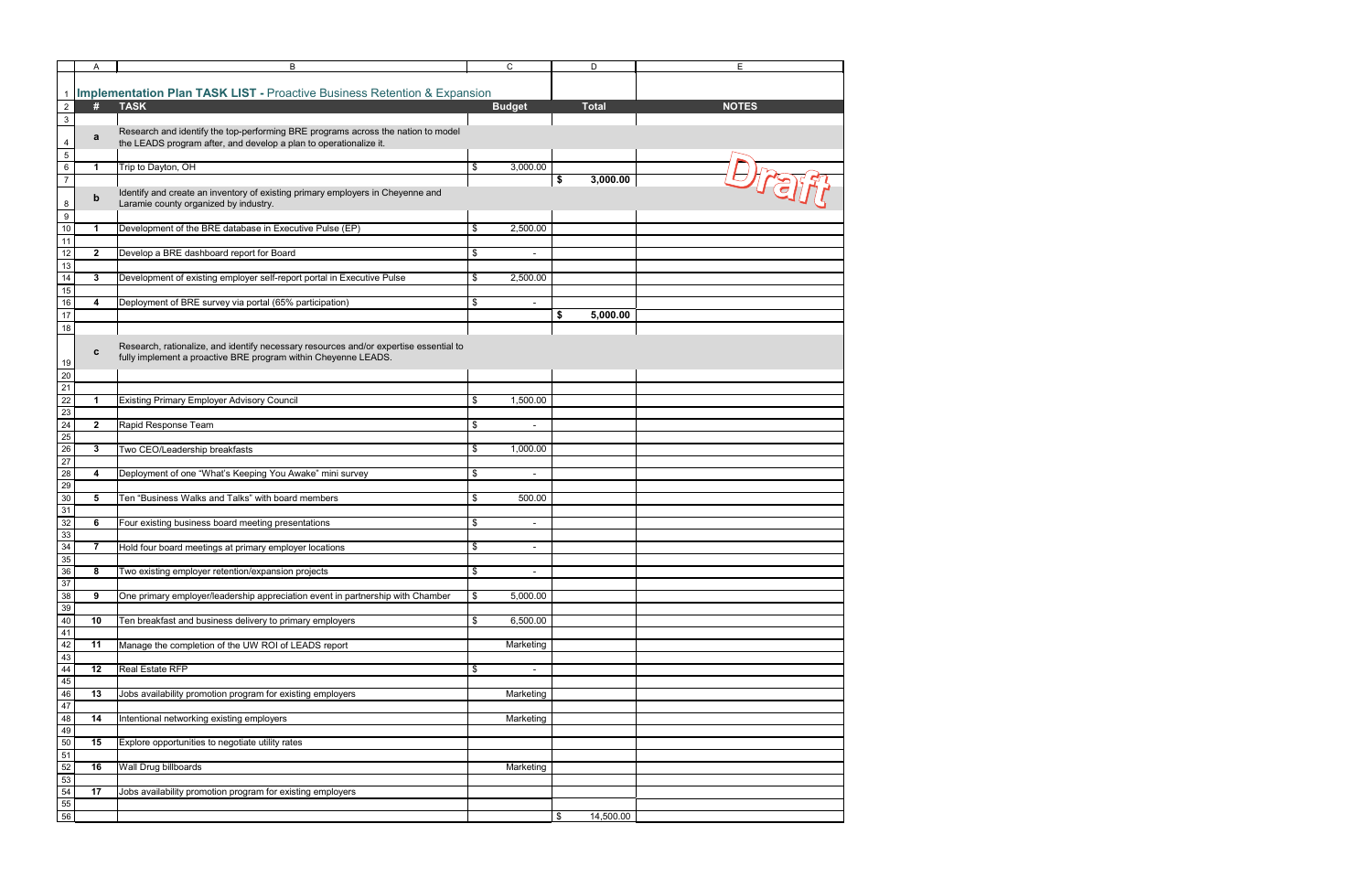|                 | A                    | B                                                                                            |               | $\mathsf{C}$  | D                  | E.                      |
|-----------------|----------------------|----------------------------------------------------------------------------------------------|---------------|---------------|--------------------|-------------------------|
|                 |                      |                                                                                              |               |               |                    |                         |
|                 |                      | <b>Implementation Plan TASK LIST - Build Our Own Incentive Programs</b>                      |               |               |                    |                         |
| $2^{\circ}$     | #                    | <b>TASK</b>                                                                                  |               | <b>Budget</b> | <b>Total</b>       | <b>Notes</b>            |
| $\mathbf{3}$    |                      |                                                                                              |               |               |                    |                         |
|                 |                      |                                                                                              |               |               |                    |                         |
|                 |                      | Develop a conceptual framework for economic development incentive programs based on          |               |               |                    |                         |
|                 | a                    |                                                                                              |               |               |                    |                         |
| 4               |                      | research of the most appropriate, and successful, programs fitting of Cheyenne.              |               |               |                    |                         |
| 5 <sup>1</sup>  |                      |                                                                                              |               |               |                    | Urain                   |
| $6\overline{6}$ | $\blacktriangleleft$ | Small cash incentives for angel investment                                                   | \$            | 100,000.00    |                    |                         |
| $\overline{7}$  |                      |                                                                                              |               |               |                    |                         |
| 8               | $\mathbf{2}$         | Development of venture capital fund                                                          | $\mathsf{\$}$ | 3,000,000.00  |                    |                         |
| 9               |                      |                                                                                              |               |               |                    |                         |
| 10              | $\mathbf{3}$         | Concierge service for new companies                                                          | \$            |               |                    |                         |
| 11              |                      |                                                                                              |               |               |                    |                         |
| $\overline{12}$ |                      | Rapid Response Team                                                                          | \$            |               |                    |                         |
|                 | 4                    |                                                                                              |               |               |                    |                         |
| 13              |                      |                                                                                              |               |               |                    |                         |
| 14              | $5\phantom{1}$       | Develop an incentive fund for fees                                                           | \$            | 500,000.00    |                    |                         |
| 15              |                      |                                                                                              |               |               |                    |                         |
| $16\,$          | 6                    | Talent attraction program in partnership with Chamber, LCCC, and Workforce Services          | \$            | 5,000.00      |                    |                         |
| 17              |                      |                                                                                              |               |               |                    |                         |
| 18              | $\overline{7}$       | Explore TIF, PIF, Capital Expansion fees and oversizing agreements for infrastructure        |               |               |                    |                         |
| 19              |                      |                                                                                              |               |               |                    |                         |
|                 |                      |                                                                                              |               |               |                    |                         |
| $20\,$          |                      |                                                                                              |               |               | \$<br>3,605,000.00 |                         |
|                 |                      | In collaboration with Forward Greater Cheyenne Association and key community groups,         |               |               |                    |                         |
|                 | $\mathbf b$          | test the feasibility and support for a 7th Penny spot tax to support economic development    |               |               |                    |                         |
| 21              |                      | incentive programs for LEADS to utilize.                                                     |               |               |                    |                         |
| $\overline{22}$ |                      |                                                                                              |               |               |                    |                         |
| 23              |                      |                                                                                              |               |               |                    |                         |
|                 |                      | Identify necessary resources and requirements to implement chosen incentive programs,        |               |               |                    |                         |
| 24              | $\mathbf c$          | and develop an operational plan to establish these.                                          |               |               |                    |                         |
| 25              |                      |                                                                                              |               |               |                    |                         |
| 26              |                      |                                                                                              |               |               |                    |                         |
|                 |                      |                                                                                              |               |               |                    |                         |
|                 | $\mathbf d$          | Diversify and grow LEADS' land, infrastructure, and capital assets (e.g., business parks) to |               |               |                    |                         |
| 27              |                      | continue their successful use as incentives for economic development.                        |               |               |                    |                         |
| 28              |                      |                                                                                              |               |               |                    |                         |
| 29              |                      | Trail system for CBP Phase 1                                                                 | \$            | 1,000,000.00  |                    |                         |
| 30              |                      |                                                                                              |               |               |                    |                         |
| 31              | $\overline{2}$       | Development of spec buildings in partnership with investors                                  |               |               |                    |                         |
| 32              |                      |                                                                                              |               |               |                    |                         |
| 33              | $\mathbf{3}$         | Long term land leases                                                                        |               |               |                    |                         |
| 34              |                      |                                                                                              |               |               |                    |                         |
| 35              | $\boldsymbol{4}$     | Partner with private property owners on infrastructure & utilities                           | \$            | 1,000,000.00  |                    |                         |
| 36              |                      |                                                                                              |               |               |                    |                         |
| 37              |                      |                                                                                              |               |               |                    |                         |
|                 | 5                    | Develop a downtown "Business Park" at the Hole & Hynds                                       | \$            | 1,000,000.00  |                    | May have to donate land |
| 38              |                      |                                                                                              |               |               |                    |                         |
| $39\,$          |                      |                                                                                              |               |               | \$<br>3,000,000.00 |                         |

| Ε                       |
|-------------------------|
|                         |
|                         |
| <b>Notes</b>            |
|                         |
|                         |
|                         |
| Draft                   |
|                         |
|                         |
|                         |
|                         |
|                         |
|                         |
|                         |
|                         |
|                         |
|                         |
|                         |
|                         |
|                         |
|                         |
|                         |
|                         |
|                         |
|                         |
|                         |
|                         |
|                         |
|                         |
|                         |
|                         |
|                         |
|                         |
|                         |
|                         |
|                         |
|                         |
|                         |
|                         |
|                         |
|                         |
| May have to donate land |
|                         |
|                         |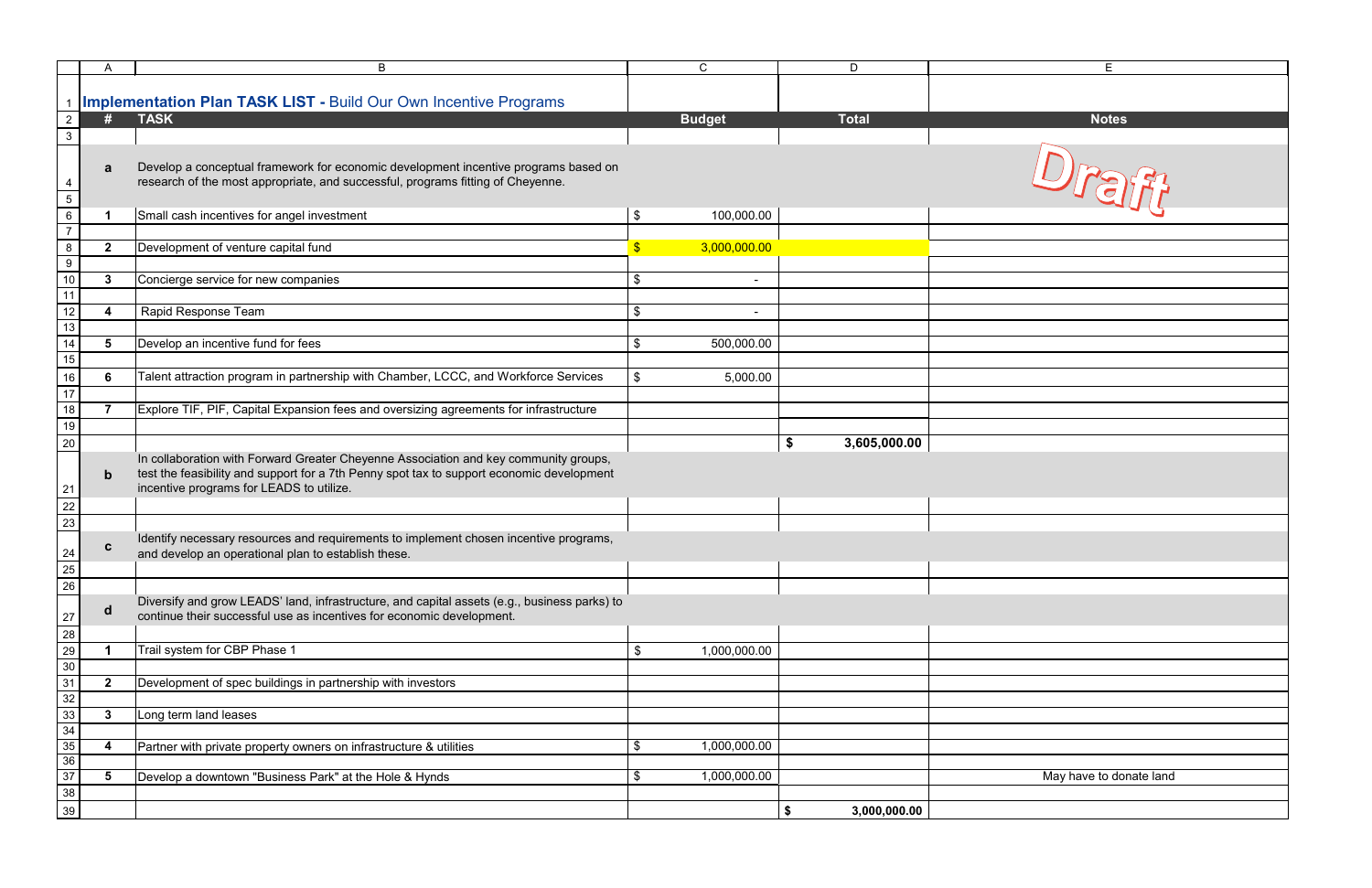|                                                                 | A                       | в                                                                                                                              |        | c                        | D              |                                                                                                               |
|-----------------------------------------------------------------|-------------------------|--------------------------------------------------------------------------------------------------------------------------------|--------|--------------------------|----------------|---------------------------------------------------------------------------------------------------------------|
|                                                                 |                         | <b>Implementation Plan TASK LIST - Marketing &amp; Attraction</b>                                                              |        |                          |                |                                                                                                               |
| $\overline{2}$                                                  | #                       | <b>TASK</b><br>Update and futher develop an integrated economic development marketing plan with active focus on reaching       |        | <b>Budget</b>            | Total          | <b>Notes</b>                                                                                                  |
|                                                                 | $\mathbf a$             | targeted industries and markets both nationalaly nad internationally.                                                          |        |                          |                |                                                                                                               |
| $\overline{4}$                                                  |                         | <b>Total for a</b><br>Continue to enhance target messages to site selectors and corporate decision-makers through improvements |        |                          | l\$<br>÷       |                                                                                                               |
|                                                                 | b                       | to the LEADS website and internatoina and targeted relationship development and mainenance to support                          |        |                          |                |                                                                                                               |
|                                                                 |                         | targeted business recruitment.                                                                                                 |        |                          |                |                                                                                                               |
| 6 7 8 9 10 11 12 13 14 15 16 17 18                              | $\mathbf{1}$            | Enhance website and social media prospecting tools                                                                             |        | 10,000.00                |                | Will be ongoing fees for changes and improvements                                                             |
|                                                                 | $\overline{2}$          | Develop substantial video content for marketing                                                                                |        | 3,000.00                 |                | Current cost for 3 videos (every two years)                                                                   |
|                                                                 |                         | Use "Your Next Frontier," when appropriate                                                                                     |        |                          |                |                                                                                                               |
|                                                                 | $\overline{\mathbf{3}}$ |                                                                                                                                | s      | $\overline{a}$           |                |                                                                                                               |
|                                                                 | 4                       | Work with "TEAM Wyoming" to develop an attraction strategy for Fin-Tech companies nationally and internationally               |        |                          |                |                                                                                                               |
|                                                                 | 5                       | Identify and contact site selectors, corporate decision makers etc. and connect with LEADS messaging                           |        |                          |                |                                                                                                               |
|                                                                 | 6                       | Attend TBIC and Select USA events                                                                                              |        |                          |                |                                                                                                               |
|                                                                 |                         | <b>TBIC FDI Trips</b>                                                                                                          |        | 22,800.00                |                | Two Trips                                                                                                     |
| $\frac{19}{20}$                                                 |                         | TBIC membership<br>TBIC research reports and hourly work                                                                       | s<br>s | 1,800.00<br>9,000.00     |                | will increase once our population served goes over 100,000<br>for 3 reports and 20 add'l hours of hourly work |
|                                                                 |                         |                                                                                                                                |        |                          |                |                                                                                                               |
|                                                                 | $\overline{7}$          | Attend Shot Show and other outdoor vendor recreation shows<br>SHOT Show                                                        | s      | 2,600.00                 |                | Las Vegas                                                                                                     |
| 22<br>23<br>24<br>25<br>26<br>27<br>28                          |                         | <b>IWA Outdoor Classics</b>                                                                                                    | s      | 7,700.00                 |                | Nuremburg, Germany                                                                                            |
|                                                                 | 8                       | October trip to Europe, 2 weeks                                                                                                |        | 6,800.00                 |                |                                                                                                               |
|                                                                 | 9                       | Host FAM tours for site selectors and target companies                                                                         |        | 4,000.00                 |                | \$2,000 each "event"                                                                                          |
|                                                                 |                         |                                                                                                                                |        |                          |                |                                                                                                               |
|                                                                 |                         | 10 Begin a dialogue to develop Angel and VC funding                                                                            |        |                          |                | Together with "Incentives"                                                                                    |
|                                                                 | 11                      | Utilize existing employer supply chain and vendor connections for attraction                                                   |        |                          |                | Together with "BRE                                                                                            |
|                                                                 | 12                      | Identify women, minority and family owned companies to target for relocation and expansion in the Equality State               |        |                          |                |                                                                                                               |
|                                                                 |                         |                                                                                                                                |        |                          |                |                                                                                                               |
|                                                                 | 13                      | Flag poles                                                                                                                     | s      | 15,000.00                |                | Guess forpoles, lights                                                                                        |
|                                                                 | 14                      | Attraction advertising<br><b>Total for b</b>                                                                                   |        | 200,000.00               | 282,700.00     | Currently \$40K                                                                                               |
|                                                                 | $\mathbf c$             | Continue to develop a community communication strategy to educate the community about what LEADS                               |        |                          | s              |                                                                                                               |
| 40<br>41                                                        |                         | does, build/enhance strategic relationships, and grow membership.                                                              |        |                          |                |                                                                                                               |
| 42                                                              | 15                      | Further develop a community engagement strategy                                                                                | \$     | $\overline{\phantom{a}}$ |                | Drain                                                                                                         |
| 43<br>44                                                        | 16                      | Develop and train board members on our messaging                                                                               | s      |                          |                |                                                                                                               |
|                                                                 |                         |                                                                                                                                |        | $\overline{\phantom{a}}$ |                |                                                                                                               |
| 45<br>46<br>47                                                  | 17                      | Work with WBC to develop ED training for commercial brokers                                                                    | s      | 1,000.00                 |                | Materials                                                                                                     |
| 48                                                              | 18                      | Speak at Rotary, Kiwanis, Chamber, etc.                                                                                        | Ś      | 2,500.00                 |                | Cost to speak at Chamber lunch?                                                                               |
| 49<br>50                                                        | 19                      | Events - shooting, fishing, golf                                                                                               |        |                          |                |                                                                                                               |
| 51                                                              |                         | <b>Annual Meeting</b>                                                                                                          | s      | 35,000.00                |                | (Revenue \$40K)                                                                                               |
|                                                                 |                         | Golf<br>Fishing                                                                                                                | s<br>s | 17,000.00<br>500.00      |                | (Revenue \$19.5K)<br>1 event                                                                                  |
|                                                                 |                         | Shooting                                                                                                                       | s      | 1,700.00                 |                | Based on 3 events plus membership                                                                             |
| 52<br>53<br>53<br>55<br>56<br>57<br>58<br>50<br>60              |                         | New membership reception<br>Ribbon cuttings/ground breakings                                                                   | s      | 500.00<br>2,000.00       |                | Based on 4 events                                                                                             |
|                                                                 |                         | Board member happy hour                                                                                                        | s      | 600.00                   |                | Based on 2 events                                                                                             |
|                                                                 | 20                      | Membership/Community Support advertising                                                                                       | s      | 25,000.00                |                | Currently \$9K                                                                                                |
| 61                                                              | d                       | <b>Total for c</b><br>Other                                                                                                    |        |                          | 85,800.00<br>s |                                                                                                               |
|                                                                 |                         |                                                                                                                                |        |                          |                |                                                                                                               |
| $\begin{array}{r} 62 \\ 63 \\ 64 \\ 65 \end{array}$             |                         |                                                                                                                                |        |                          |                |                                                                                                               |
|                                                                 |                         | 21 Develop a rapid response team with WBC, County, City, Chamber, DDA, Visit Cheyenne, and LCCC to assist prospects            |        |                          |                | Together with "BRE"                                                                                           |
|                                                                 | $\overline{22}$         | Educate the real estate community on the importance of their role in attraction and the resources available                    | s      |                          |                |                                                                                                               |
|                                                                 |                         | 23 Wall Drug Sign Promotion                                                                                                    | \$     | 10,000.00                |                | Together with "BRE"                                                                                           |
|                                                                 |                         |                                                                                                                                |        |                          |                |                                                                                                               |
|                                                                 |                         | <b>Total for d</b>                                                                                                             |        |                          | 10,000.00      |                                                                                                               |
|                                                                 |                         |                                                                                                                                |        |                          |                |                                                                                                               |
|                                                                 |                         |                                                                                                                                |        |                          | 378,500.00     |                                                                                                               |
|                                                                 |                         |                                                                                                                                |        |                          |                |                                                                                                               |
|                                                                 |                         |                                                                                                                                |        |                          |                |                                                                                                               |
|                                                                 |                         |                                                                                                                                |        |                          |                |                                                                                                               |
|                                                                 |                         |                                                                                                                                |        |                          |                |                                                                                                               |
|                                                                 |                         |                                                                                                                                |        |                          |                |                                                                                                               |
|                                                                 |                         |                                                                                                                                |        |                          |                |                                                                                                               |
|                                                                 |                         |                                                                                                                                |        |                          |                |                                                                                                               |
|                                                                 |                         |                                                                                                                                |        |                          |                |                                                                                                               |
|                                                                 |                         |                                                                                                                                |        |                          |                |                                                                                                               |
|                                                                 |                         |                                                                                                                                |        |                          |                |                                                                                                               |
|                                                                 |                         |                                                                                                                                |        |                          |                |                                                                                                               |
|                                                                 |                         |                                                                                                                                |        |                          |                |                                                                                                               |
|                                                                 |                         |                                                                                                                                |        |                          |                |                                                                                                               |
|                                                                 |                         |                                                                                                                                |        |                          |                |                                                                                                               |
|                                                                 |                         |                                                                                                                                |        |                          |                |                                                                                                               |
|                                                                 |                         |                                                                                                                                |        |                          |                |                                                                                                               |
|                                                                 |                         |                                                                                                                                |        |                          |                |                                                                                                               |
| 66<br>67<br>68<br>69<br>70<br>71<br>72<br>73<br>$\frac{74}{75}$ |                         |                                                                                                                                |        |                          |                |                                                                                                               |
|                                                                 |                         |                                                                                                                                |        |                          |                |                                                                                                               |
|                                                                 |                         |                                                                                                                                |        |                          |                |                                                                                                               |
|                                                                 |                         |                                                                                                                                |        |                          |                |                                                                                                               |
|                                                                 |                         |                                                                                                                                |        |                          |                |                                                                                                               |
|                                                                 |                         |                                                                                                                                |        |                          |                |                                                                                                               |
|                                                                 |                         |                                                                                                                                |        |                          |                |                                                                                                               |
|                                                                 |                         |                                                                                                                                |        |                          |                |                                                                                                               |
|                                                                 |                         |                                                                                                                                |        |                          |                |                                                                                                               |
| 120                                                             |                         |                                                                                                                                |        |                          |                |                                                                                                               |